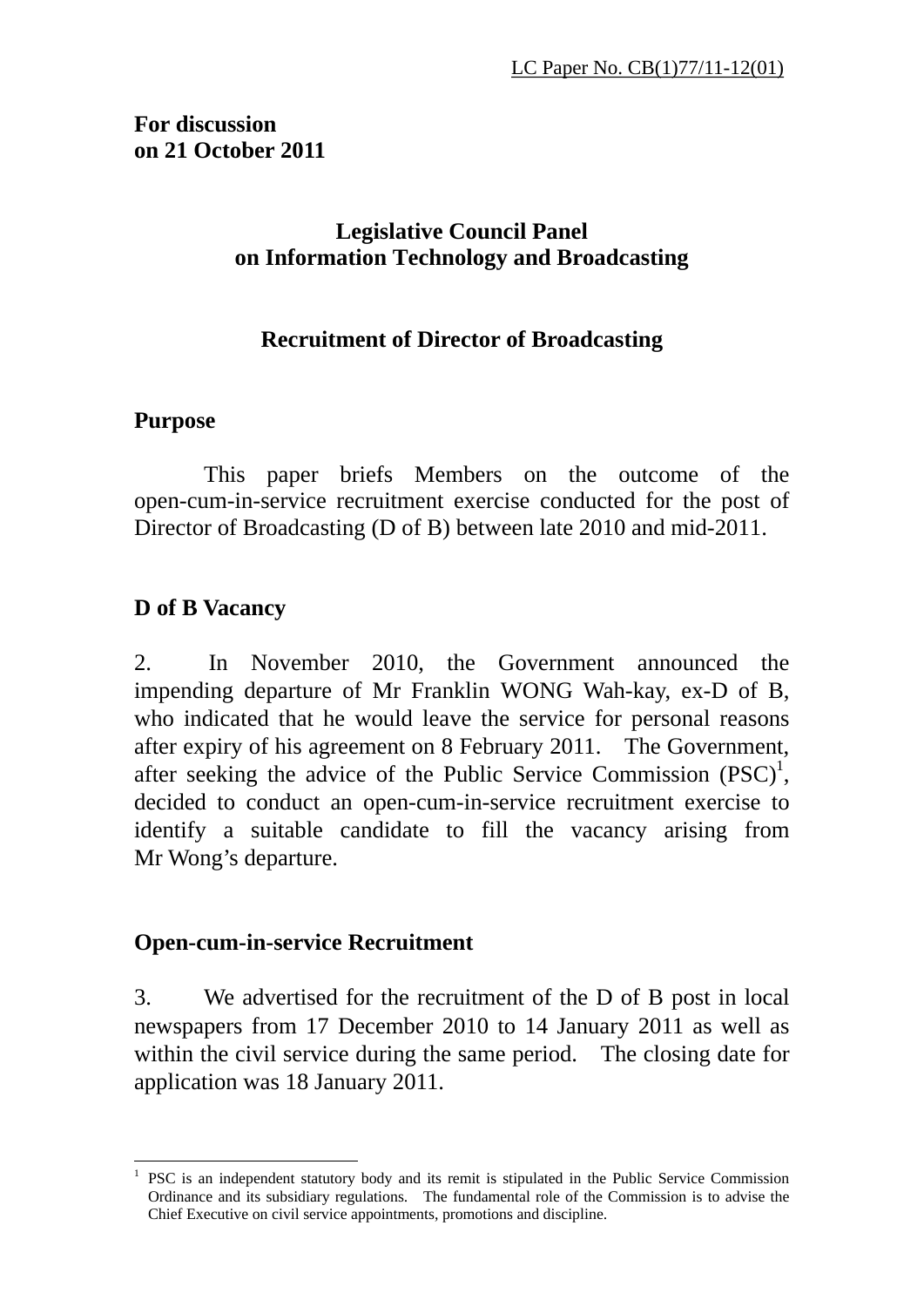4. A Selection Board, comprising the Permanent Secretary for Commerce and Economic Development (Communications and Technology) (PSCT), Permanent Secretary for the Civil Service and Permanent Secretary for Transport and Housing (Housing) cum Director of Housing (who was the former PSCT), was formed to assess and recommend suitable candidate for appointment in the exercise.

5. An executive search consultant, Korn Ferry International (HK) Ltd, was appointed to assist in the processing of applications received and conduct of executive search for suitable candidates to fill the vacant post.

6. By the closing date for application, we received a total of 26 applications, including 20 applications in response to the recruitment advertisement and six referrals from the executive search consultant.

7. The Selection Board shortlisted eight candidates for interview. Two shortlisted candidates subsequently withdrew their applications and six were interviewed in March 2011. The Chairman of PSC attended all the interview sessions as an observer.

# **Conclusion of the Open-cum-in-service Recruitment Exercise**

8. Having considered all relevant factors, no candidate was found to be suitable for appointment as D of B in the recruitment exercise. The Government concluded the exercise in accordance with established civil service appointment procedures. We sought the advice of PSC which had confirmed the impartiality and integrity of the recruitment exercise.

# **Appointment of D of B**

9. Following the conclusion of the open-cum-in-service recruitment exercise, the Government considered whether to repeat the exercise or to opt for other alternatives. Having considered all relevant factors, including feedback from the last recruitment exercise, the Government's considered assessment on this occasion was that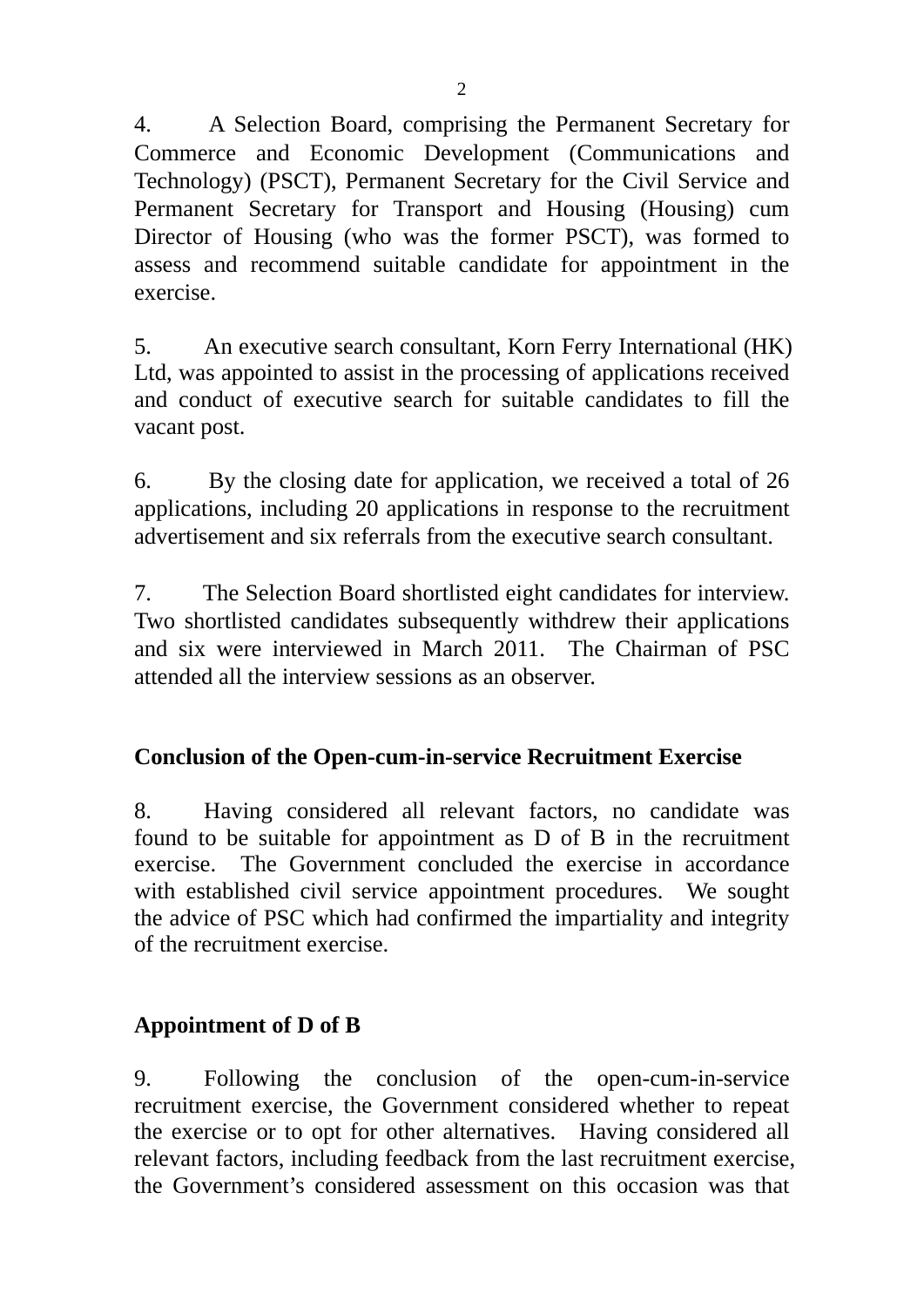even if we were to repeat the open recruitment exercise, the outcome would not likely be different from that of the exercise just completed. With the advice of the PSC, the Government decided in August 2011 that the best for RTHK in the circumstances would be to post an administrative officer to serve as D of B. Mr Roy Tang is a seasoned administrative officer with rich experience in public administration and proven leadership and management skills, and is qualified to serve as D of B. Accordingly, we announced the appointment of Mr Roy Tang on 9 September 2011. A copy of the press release is at **Annex**.

## **Posting Arrangement**

10. D of B is a D5 promotion post for RTHK's departmental officers at the rank of Deputy Director of Broadcasting (D3). It has all along been the Government's intention to groom officers from within RTHK for advancement to fill the D of B post. Where internal promotion is not a viable option, open-cum-in-service recruitment would be the normal fallback arrangement. Where a D of B cannot be identified through an open-cum-in-service recruitment exercise, as in the present case, the Government would consider whether to mount another recruitment exercise or to post an officer from a different grade for a limited period of time to head the department. As explained, the Government has no intention to make this latter option a standing arrangement.

### **Coming Priorities for RTHK**

11. In the coming years, RTHK needs to embark on various new development initiatives, including the launching of digital audio broadcasting and digital terrestrial television services, establishing the media asset management system, facilitating community involvement in broadcasting, and re-provisioning of the Broadcasting House to Tseung Kwan O. A brief description of these initiatives is as follows -

(a) **Digital audio broadcasting (DAB) services**: RTHK and three licensed commercial broadcasters plan to launch DAB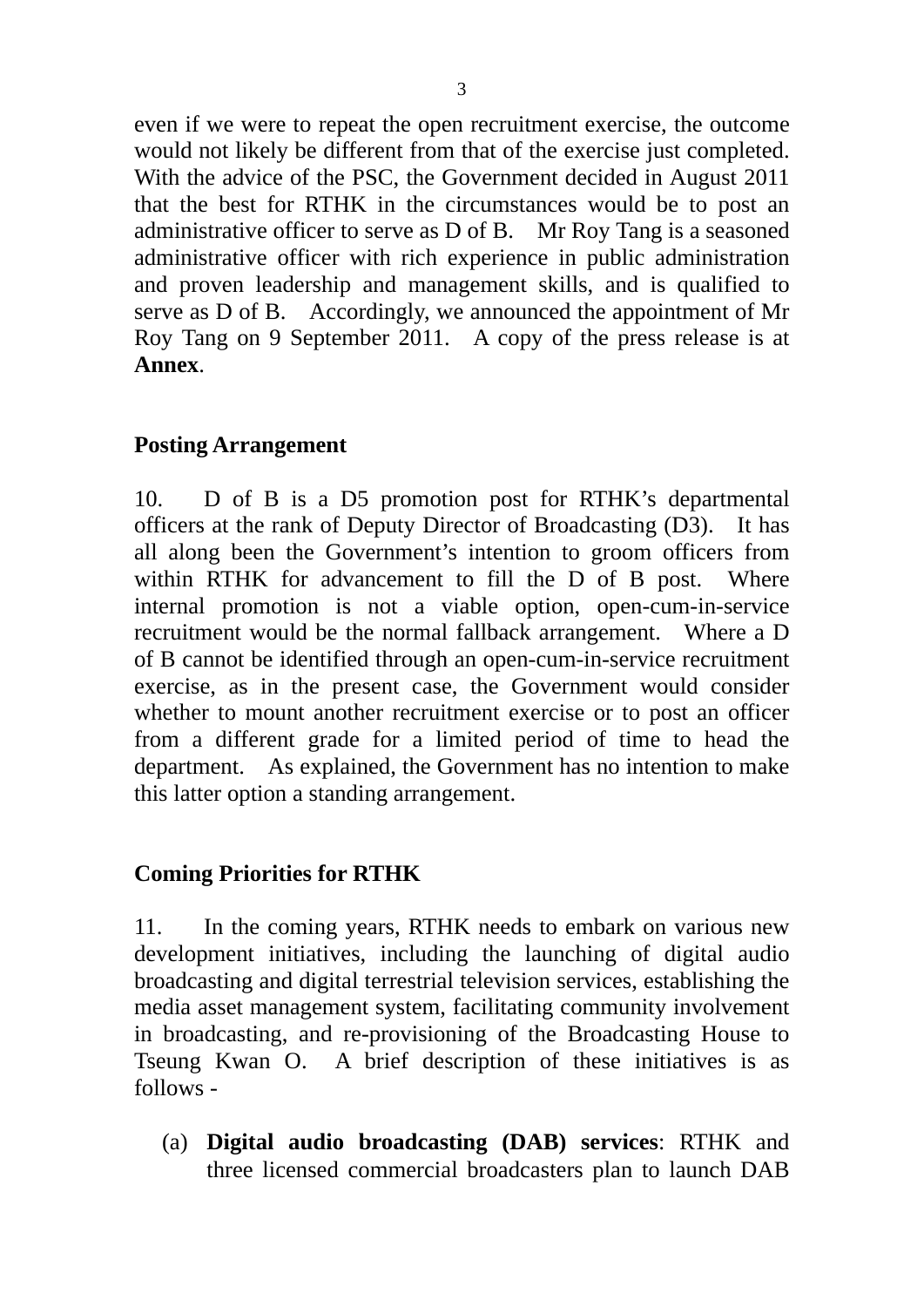services at end 2011 or early 2012. RTHK will provide five programme channels, comprising simulcast of the four existing AM channels and relay of one channel of China National Radio. Preparation for the service roll-out is in full gear.

- (b) **Digital terrestrial television (DTT) services:** The Government has allocated funding for RTHK to acquire additional equipment and facilities for the rollout of DTT services and to increase the production of high-definition programmes. RTHK has been preparing for the establishment of the DTT network to provide territory-wide coverage. Procurement of necessary equipment and discussions with free TV broadcasters on renting of hilltop sites concerned are on-going. RTHK's current target is to conduct technical trials for DTT in mid-2012.
- (c) **Media Asset Management (MAM) system**: The Government has set aside about \$100 million for RTHK to establish a MAM system. Phase I development of the system has begun and it is targeted to commence operation by the end of this year. The archive restoration work has also started, including making preparations to set up a workshop at Rumsey Street and recruitment of staff.
- (d) **Community Broadcasting Involvement Fund**: The Government has earmarked \$45 million for a three-year trial to promote community involvement in broadcasting. RTHK is drawing up the detailed arrangements in consultation with the Board of Advisors, and will consult the public at the end of this year.
- (e) **Re-provisioning of the Broadcasting House**: We have identified a suitable site for the new Broadcasting House in Tseung Kwan O. The technical feasibility study concerned has been completed. The town planning procedure to rezone the selected site is under way and public feedback collected from the consultation completed in early September this year on the construction of the new Broadcasting House at Tseung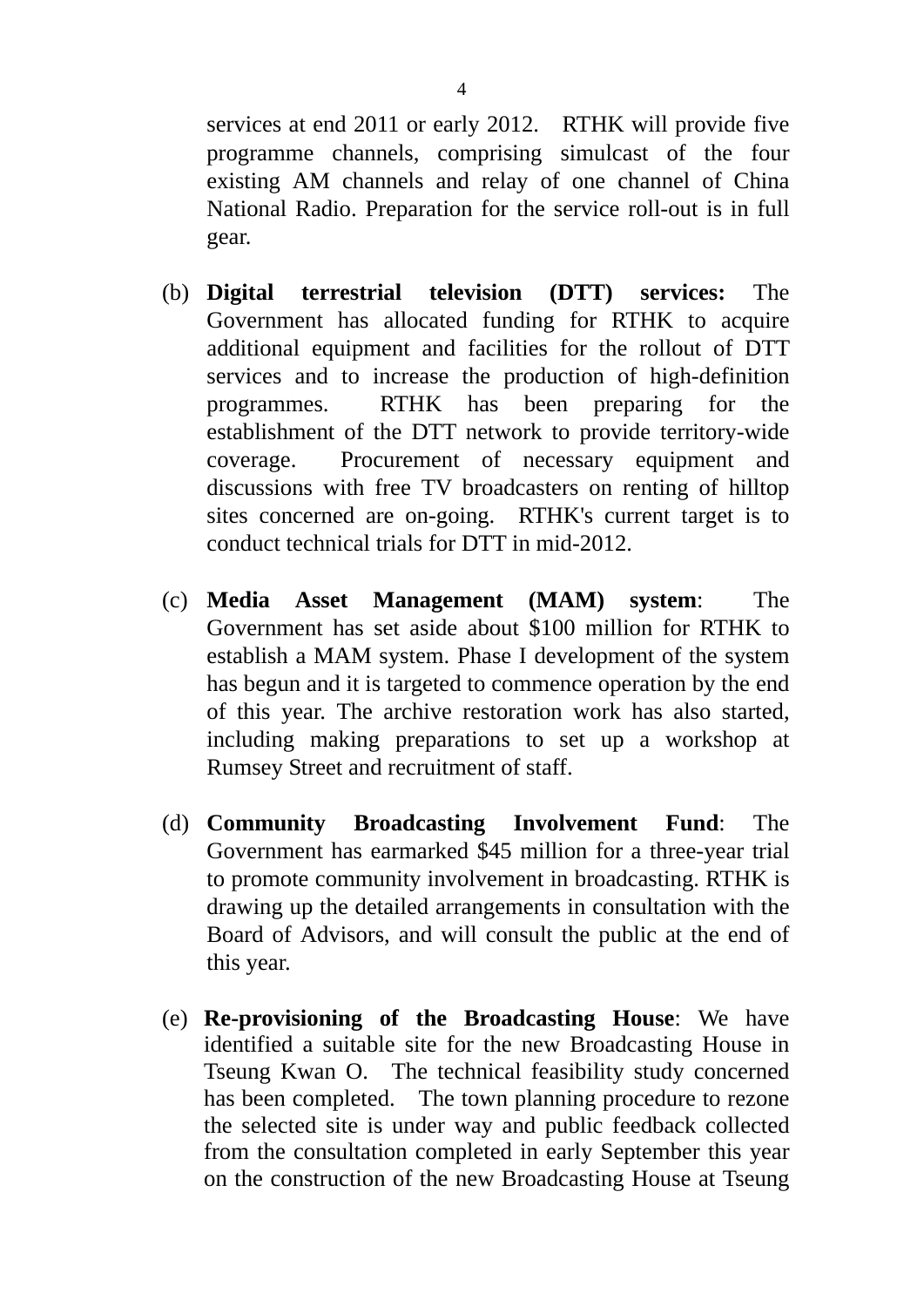Kwan O is positive. RTHK is working out the design and build arrangements as well as tendering of the project.

## **Succession Planning**

12. We recognise the need to put in place suitable succession planning arrangements to fill RTHK's senior positions in order to take forward the various initiatives of the department. RTHK will convene promotion boards to identify suitable departmental officers to fill vacancies at directorate levels. The promotion board for the Deputy Director of Broadcasting (D3) rank has been convened recently. As regards the ranks of Assistant Director of Broadcasting (D2) and Controller (Broadcasting Services) (D1), the relevant promotion board will also be convened shortly.

Commerce and Economic Development Bureau Civil Service Bureau October 2011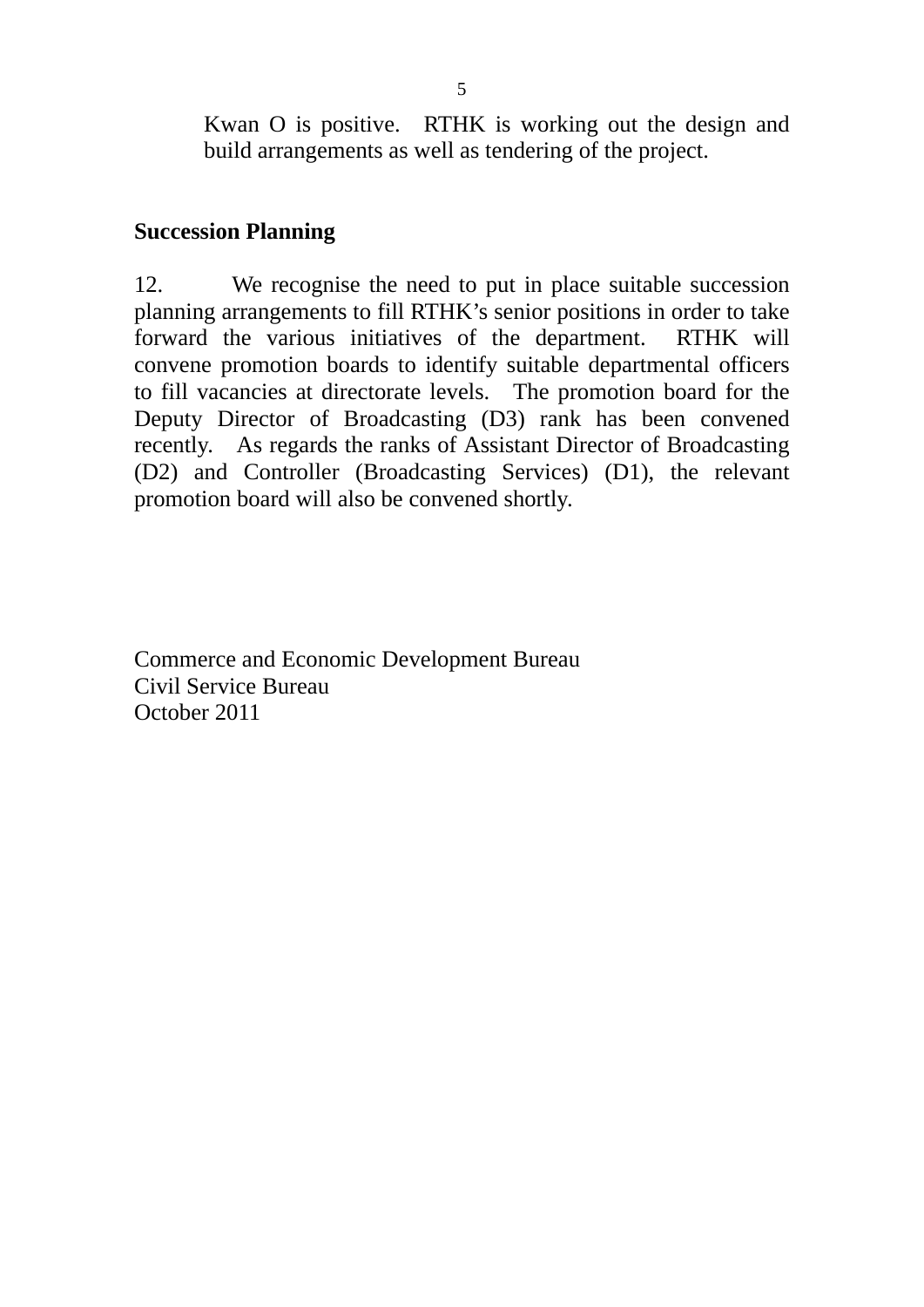#### **Annex**

Appointment of Director of Broadcasting \*\*\*\*\*\*\*\*\*\*\*\*\*\*\*\*\*\*\*\*\*\*\*\*\*\*\*\*\*\*\*\*\*\*\*\*\*\*\*\*

 The Government announced today (September 9) that Mr Roy Tang Yun-kwong will take up the post of Director of Broadcasting on September 15, 2011. The post was vacated by Mr Franklin Wong Wah-kay upon completion of his service contract in February 2011.

 Commenting on the appointment, the Secretary for the Civil Service, Miss Denise Yue, said, "Mr Tang is a seasoned Administrative Officer with rich experience in public administration and proven leadership and management skills. I have every confidence that he will continue to serve the community with professionalism and dedication in his new capacity, and ably lead Radio Television Hong Kong (RTHK) to meet the challenges ahead."

 As with his predecessors, Mr Tang will ensure that RTHK's editorial independence will be adequately safeguarded.

 The Government earlier conducted an open recruitment exercise, but could not identify a suitable candidate to fill the Director of Broadcasting post. Nevertheless, it remains the Government's intention to groom officers from within RTHK for advancement to senior positions of the department in accordance with the established mechanism.

Brief biographical notes on Mr Tang are set out below:

Mr Roy Tang Yun-kwong ---------------------

 Aged 47. Mr Tang joined the Administrative Service in July 1987. He rose to his present rank of Administrative Officer Staff Grade B1 in April 2010.